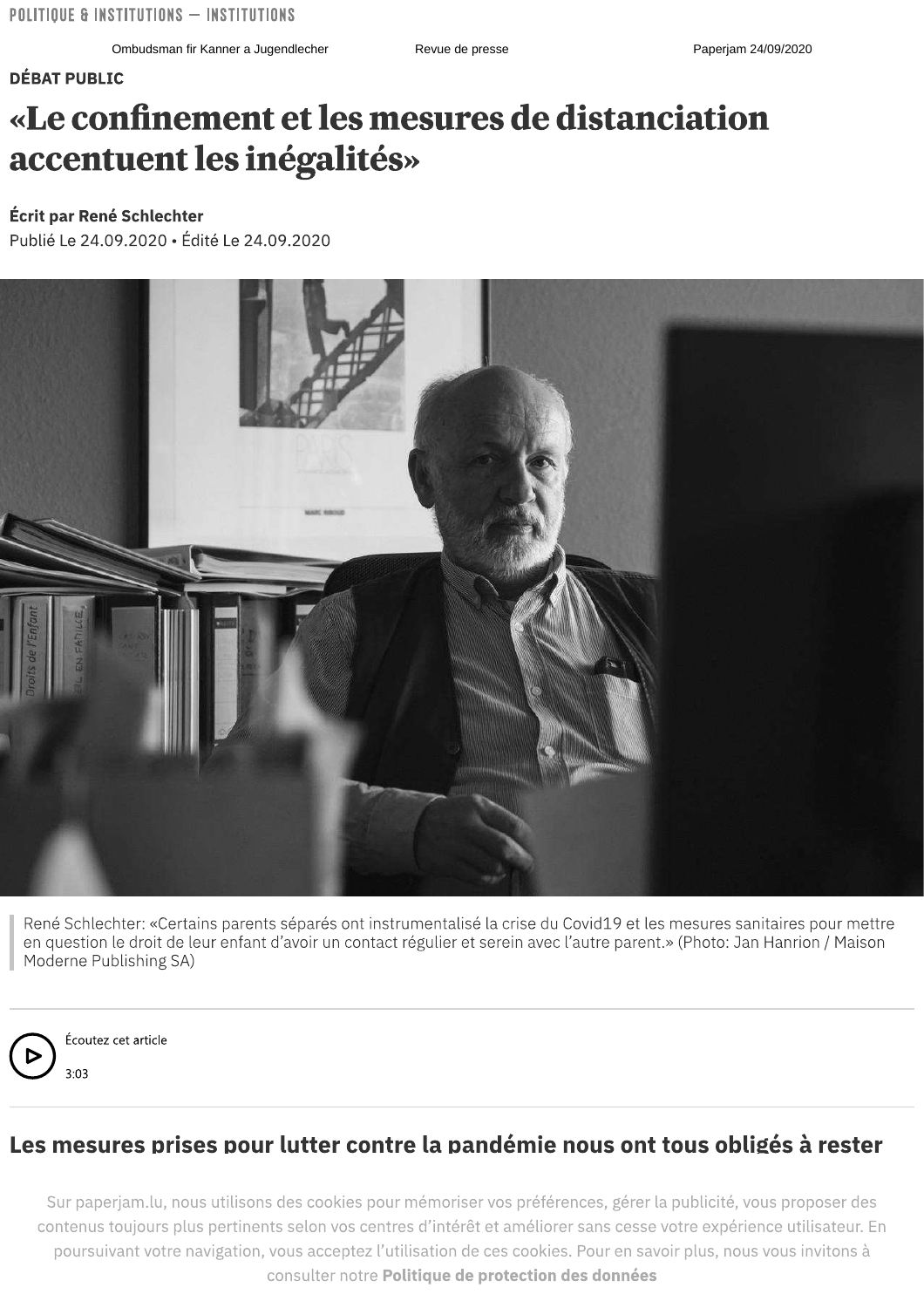Pour beaucoup d'enfants, la famille est un lieu ou ils peuvent trouver confiance, protection et l' confort. Af<del>traviseauteoup de farmi</del>les n'ont <del>pas trop m</del>al vecu les contrai<del>ntes miljosse</del>s par le confinement. Les enfants ont pu profiter de la plus grande disponibilite de leurs parents et les parents ont apprecie de partager plus de temps avec leurs enfants.

Mais le confinement et les mesures de distanciation accentuent aussi les inegalites. Il est autrement plus difficile et penible de vivre le confinement si on vit à six dans une chambre dans un foyer pour refugie, que si la famille dispose d'une maison avec jardin equipe d'un trampoline.

Pour beaucoup d'enfants, la famille e<br>confort. Ainsiphenticempele familles r<br>confinement. Les enfants ont pu prof<br>les parents ont apprécié de partager<br>Mais le confinement et les mesures d<br>autrement plus difficile et pénibl Malheureusement, il faut aussi craindre que du fait des mesures sanitaires, des enfants soient plus exposés aux conflits familiaux et à la violènce. Ces enfants, qui déjà en temps normal, subissent des actes de violence physique, psychologique ou sexuelle, sont encore plus livres à confinement et les mesures de distanciation accentuent aussi les in<br>ent plus difficile et pénible de vivre le confinement si on vit à six da<br>foyer pour réfugié, que si la famille dispose d'une maison avec jar-<br>line.<br>reusem leurs parents maltraitants. Ils sont plus isoles et vulnerables. Les stratègies de survie, qu'ils ont pu développer, ne fonctionnent plus. La situation est aggravée par le fait que les enfants n'ont pas accès aux amis d'école, aux enseignants, aux travailleurs sociaux, ni à l'espace et  $\;$ aux services sécurisés qu'offrent les écoles. TOT. A<del>RES book and</del> states and the particular and tect less contrains the section and the section and the section and the particular state of the particular state of the particular state of the particular state particular

# <sup>«</sup> LES SERVICES D'AIDE ET LES ACTEURS DE LA PRUTECTIUN DE<br>L'ITELECTION DOUGLE HOMODOTANT LES SONTRANITES QUI RÉSOU L'ENFANCE DOIVENT, NONOBSTANT LES CONTRAINTES QUI DÉCOULENT DES MESURES SANITAIRES, VEILLER À GARANTIR, VOIR À AMÉLIORER LEUR ACCESSIBILITÉ ET LEUR RÉACTIVITÉ.»

René Schlechter, President, ORK

Si les chiffres concernant les violences envers les enfants ne semblent pas, pour le moment, montrer une augmentation notable des cas, il faut cependant prendre en consideration que les enfants victimes de violences sont plus isoles et se trouvent davantage sous le controle des parents

parents.<br>Les services d'aide et les acteurs de la protection de l'enfance doivent, nonobstant les contraintes qui decoulent des mesures sanitaires, veiller a garantir, voir a ameliorer leur accessibilite et leur reactivite. Ils devraient d'ailleurs etre consideres comme essentiels et dotes de ressources en consequence.

Sur paperjam.iu, nous utilisons des cookies pour memoriser vos preferences, gerer la publicité, vous proposer des<br>Contonus toujours plus pertinents selon vos contres d'intérêt et emélierer sens esses votre expérience utili paperjam.iu, nous utilisons des cookies pour memoriser vos preferènces, gerer la publicité, vous propos<br>ontre toujours plus pertinents selon ves contres d'intérêt et emélierer sens esses votre expérience utilise ,<br>poursuivant votre navigation, vous acceptez l'utilisation de ces cookies. Pour en savoir plus, nous vous invitons à consulter notre Politique de protection des données